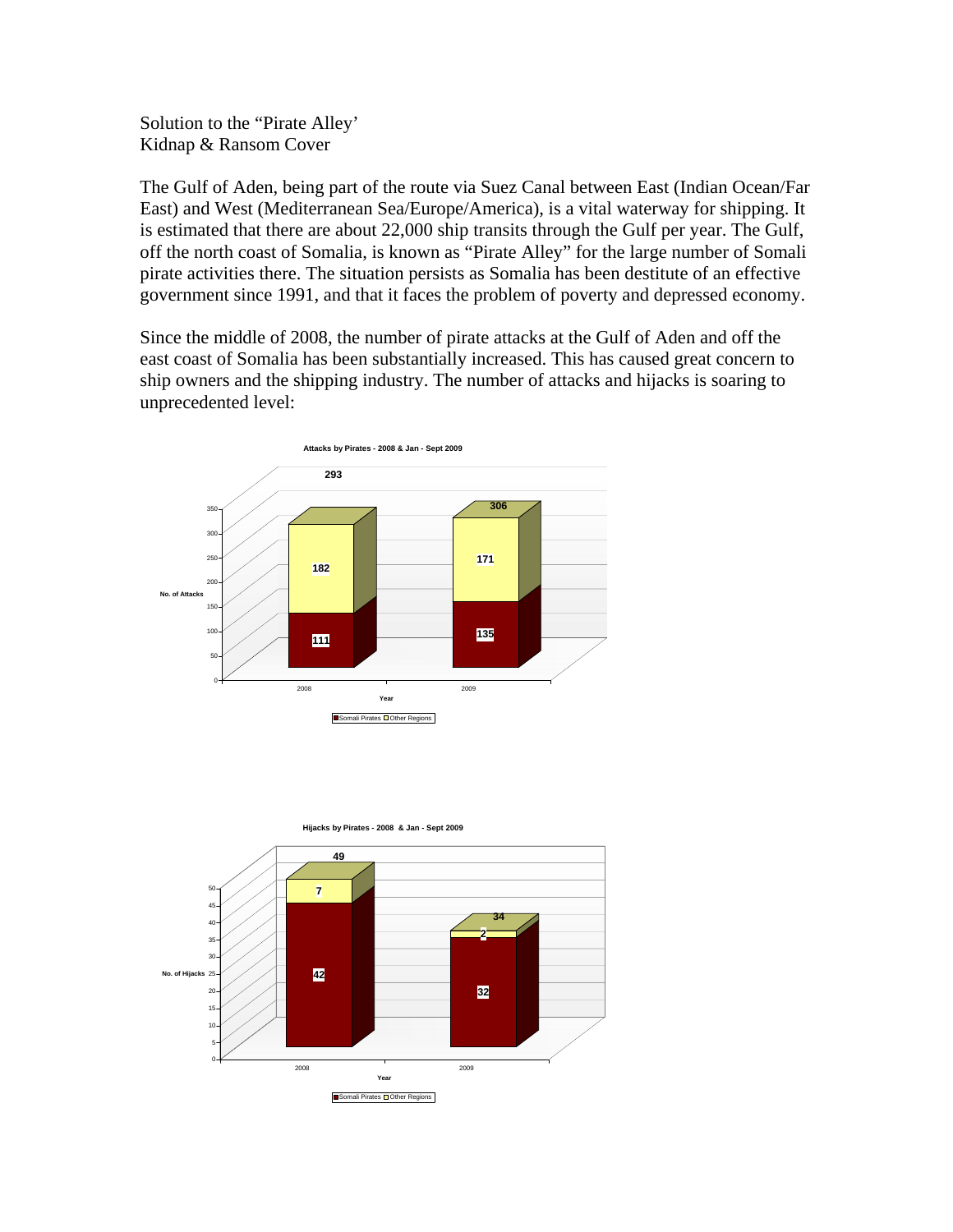In spite of the joint efforts of naval forces from various countries including USA, China, Britain, France and Russia etc. there sees no symptom of alleviation albeit it recently showed signs of slowing down in attacks/hijacks which apparently was due to the south west monsoon related poor weather hindering pirate activity. However, pirates have now renewed their activity soon after the monsoon was gone.

The recent developments as reported from various sources suggested that pirates have altered their strategy and would become more aggressive in pursuit of their lucrative goals. Pirates may now:

- Expanding their activity geographically so far as to 1,000 nautical miles off the east coast of Somalia.
- Increasing opening demand starting at say US\$ 5m to US\$ 20m, up from last year US\$ 2.5m to US\$ 6m.
- Threatening injury to crew.
- Inflating ransom settlement last year average US\$ 0.9m to US\$1.2m jumping to US\$1.5m to US\$1.7m this year. The highest is rumored to be close to US\$4m.
- Detaining hijacked vessels for longer period.

Needless to say, other than crew safety, the financial consequences resulted from piracy activities could be far more than what owners wish to shoulder. And, questions arising as to which conventional insurance covers are to come into play would worth serious consideration.

To summarize potential claims, if any, as a result of Piracy:

## Property Insurance

- Piracy either covered under H&M or WAR.
- If vessel in ballast and not chartered, to claim under sue & labour.
- If with cargo, to claim under General Average i.e. ship's proportion.

Note the below incident not covered by the above:

MV "Malaspin Castle" hijacked April 09 – Cargo alleging vessel being unseaworthy refused to contribute its proportion for General Average of US\$3.6m. The case is said to be in arbitration.

Liability Insurance with P&I Club

i) Recovery of crew by payment of ransom generally is not recoverable unless at Club's discretion under sue & labour or omnibus provision.

- ii) Others below are recoverable:
- Liability, for example cargo claim.

- Crew liability.

- If cargo proportion unrecoverable due to vessel's breach of contract of affreightment.

Note: Above are subject to exclusion "weapon of war".